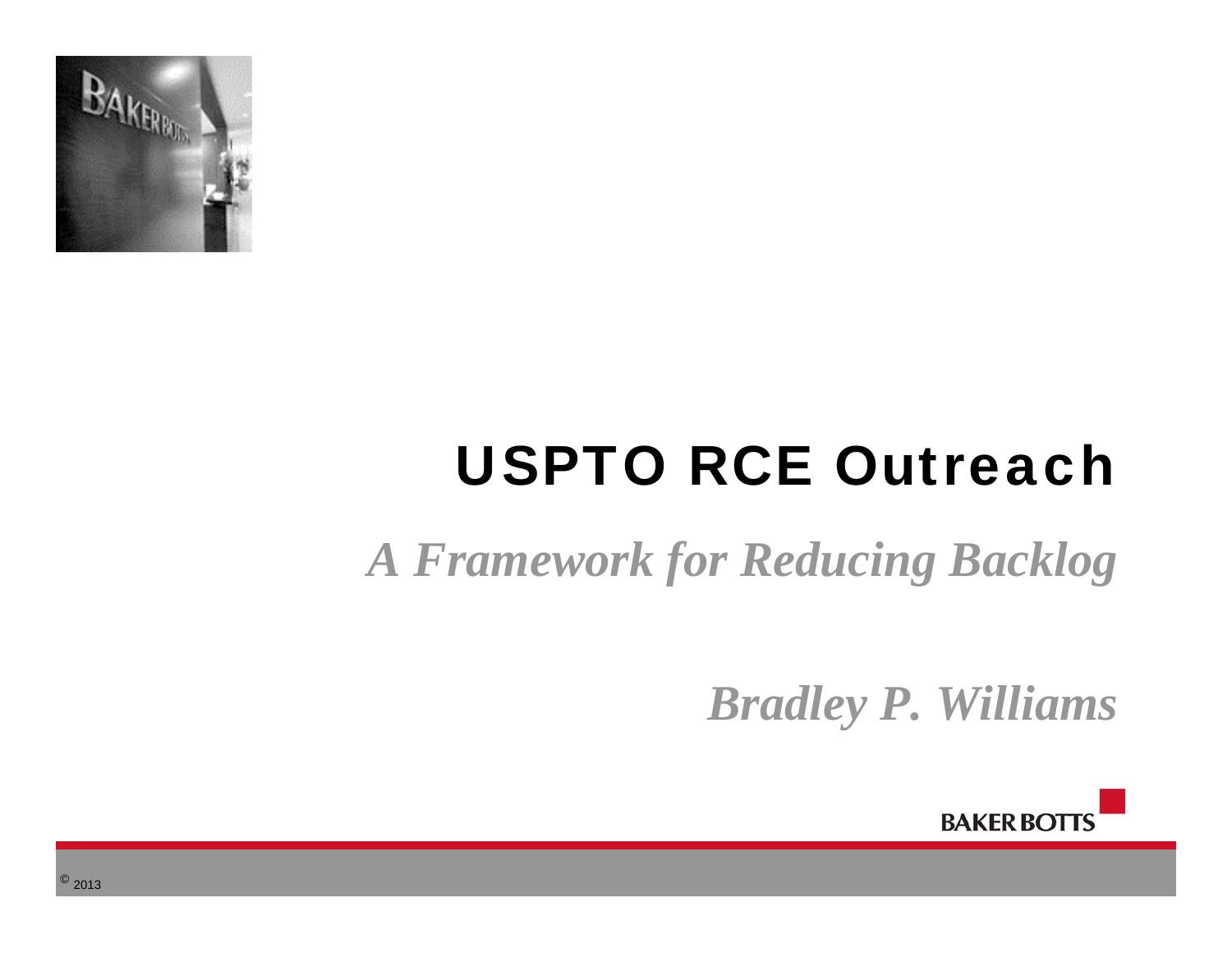### **Current RCE Practice: Standard Part of Prosecution Process**

#### **Extensive use**

- multiple RCEs per filing to obtain suitable claim scope
- **considered necessary**
- **CONSIMENT CONTIGE 1** continuation practice prior to RCEs

#### **F** Some movement to prefer appeals

**greater delay for RCEs** 

#### $\mathcal{L}_{\text{max}}$ **Clients' views**

- **dislike endless RCEs**
- understand RCEs are often necessary to obtain claim scope
- but, do want to see **interviews**

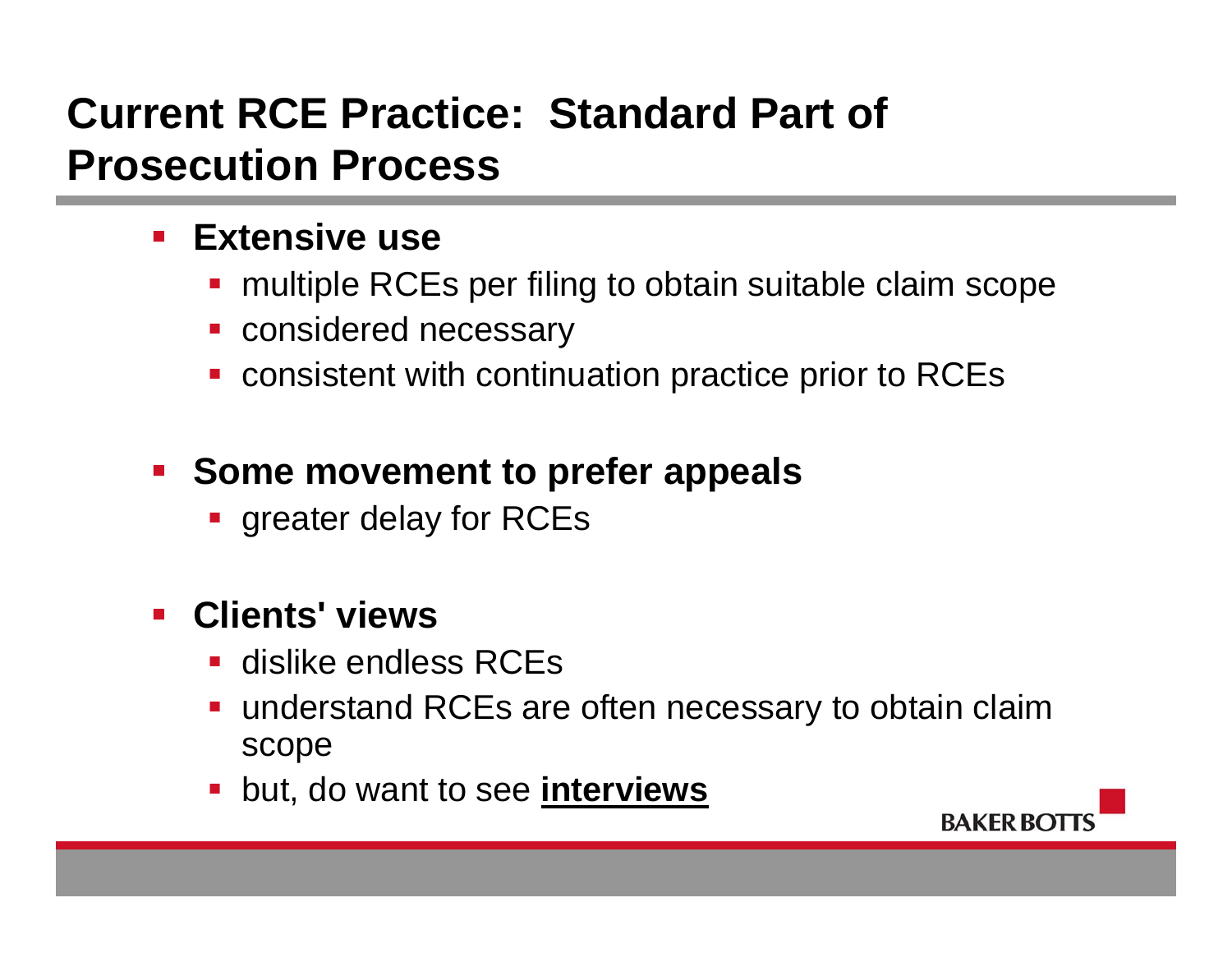#### **Reasons RCEs Are Extensively Used**

- **1. Premature final status: failure to flesh out issues prior to final** 
	- P) No meeting of minds between applicant and examiner on meaning of claim terms or application of art to claims
	- $\mathbb{R}^3$ Good art presented for first time after final
- **2. Often the best option after final** 
	- P) Pre-appeal -- no longer a useful option
	- Response after final -- rarely useful; clients dislike
	- $\mathcal{L}_{\mathcal{A}}$  Appeal
		- long delay; more expensive
		- $\blacksquare$ but can be a good option
	- P) Abandon -- usually not desirable

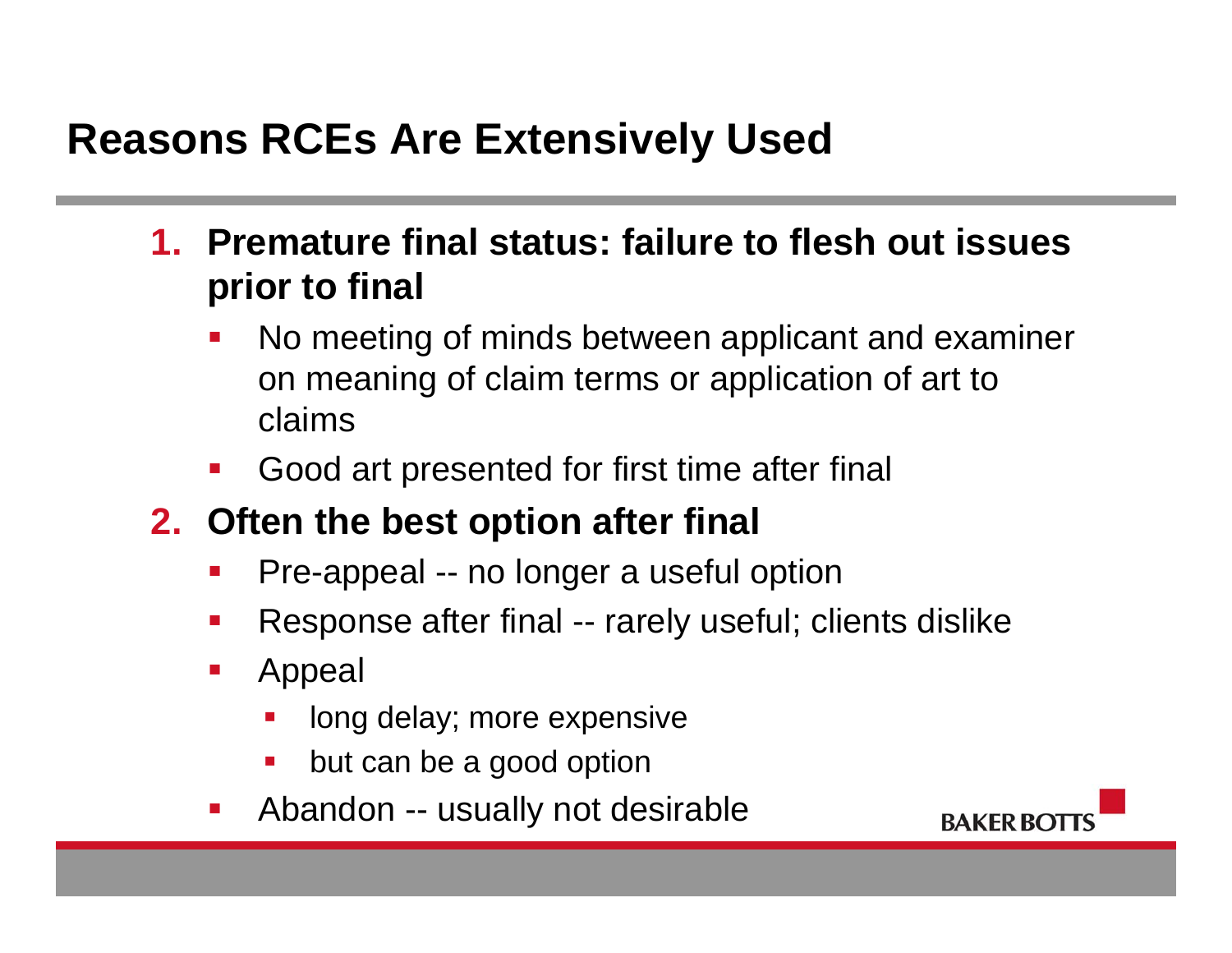#### **Framework to Reduce RCE Filings: 1. Fleshing Out Issues Prior to Final**

- **Procedures to further meeting of the minds** 
	- $\mathcal{L}(\mathcal{L})$  Encourage interviews prior to final
		- not a call to offer token claim, but substantive discussions on reasoning behind rejection
		- **Ional induce examiner and also applicant?**
	- **Encourage better presentation of rejection** 
		- **Claim term interpretation?**
		- **telephone call to explain rejection?**
		- **Detter explanations?**

#### $\mathcal{L}_{\mathcal{A}}$ **Good art presented for first time after final**

- e<br>S Encourage pre-fling searches?
- e<br>S Encourage reliance on best art in first office action
	- **-** discourage poor first office action
- **Applicant writes substantive dependent claims**

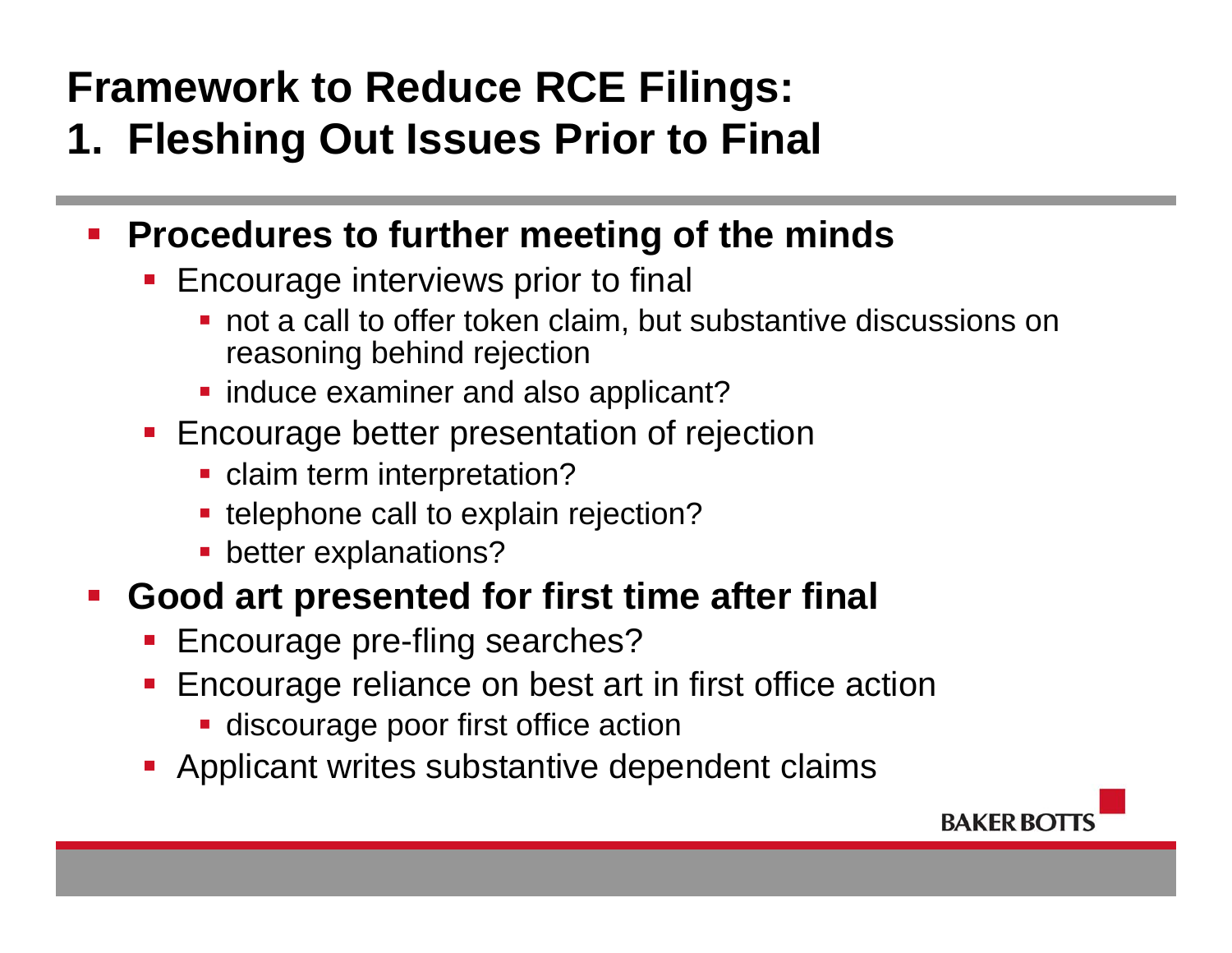### **Framework to Reduce RCE Filings:**

- **2. Make RCEs Less Desirable (Make It The PTAB's Problem)** 
	- $\mathcal{L}_{\mathcal{A}}$ **RCEs are often the best option after final**
	- **If RCEs become less desirable, the next best option will be selected -- appeal**
		- **-** large appeal backlog

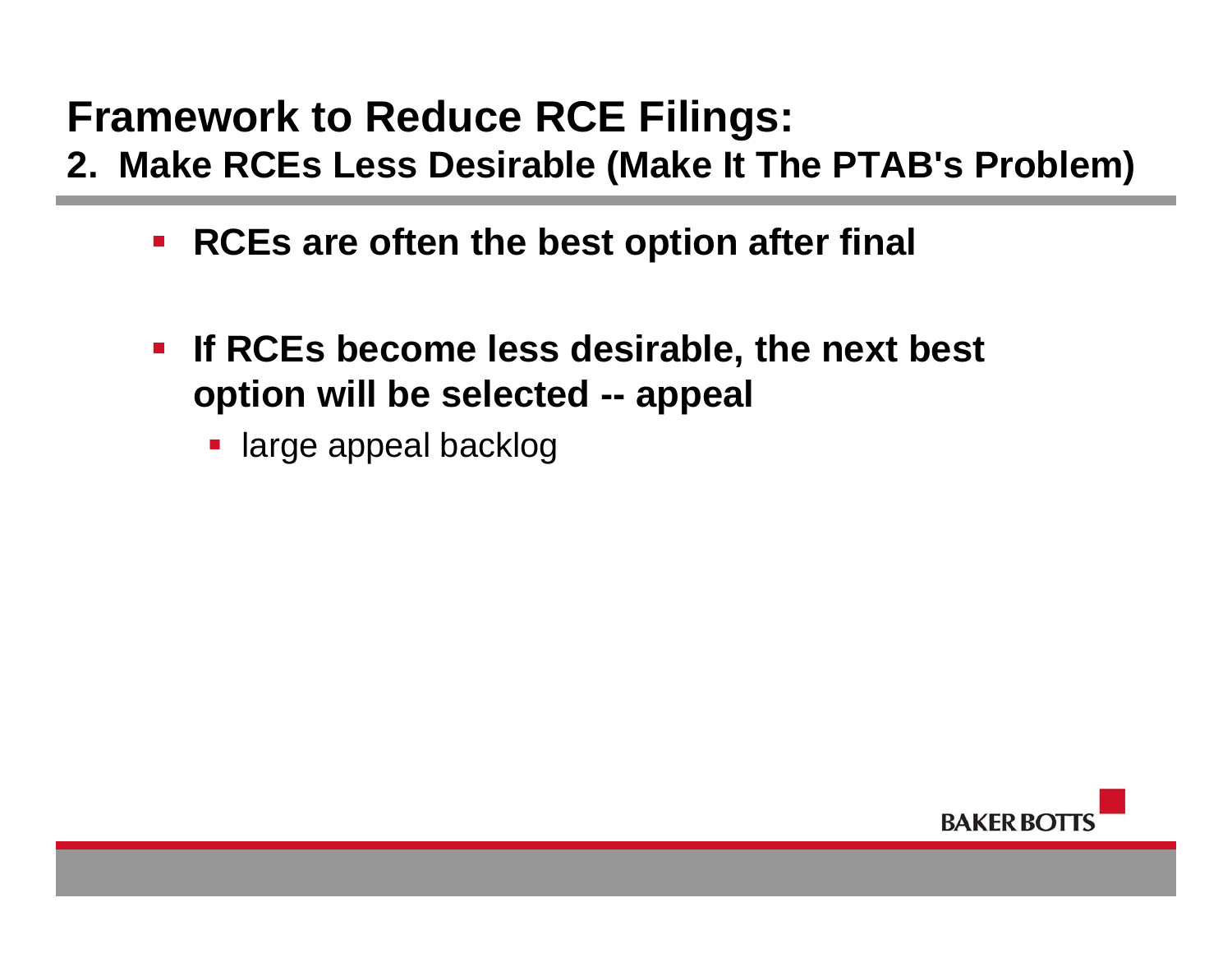## **Framework to Reduce RCE Filings:**

- **2. Make Alternatives More Desirable** 
	- **Shift resolution to more efficient alternative**
	- **Improved implementation of pre-appeals could reduce burden caused by RCE and Appeal backlog by encouraging applicants to pre-appeal where pre-appeal is more suitable than an RCE**
	- **This would also systematically discourage premature finals if examiner knows pre-appeals will be consistently applied**

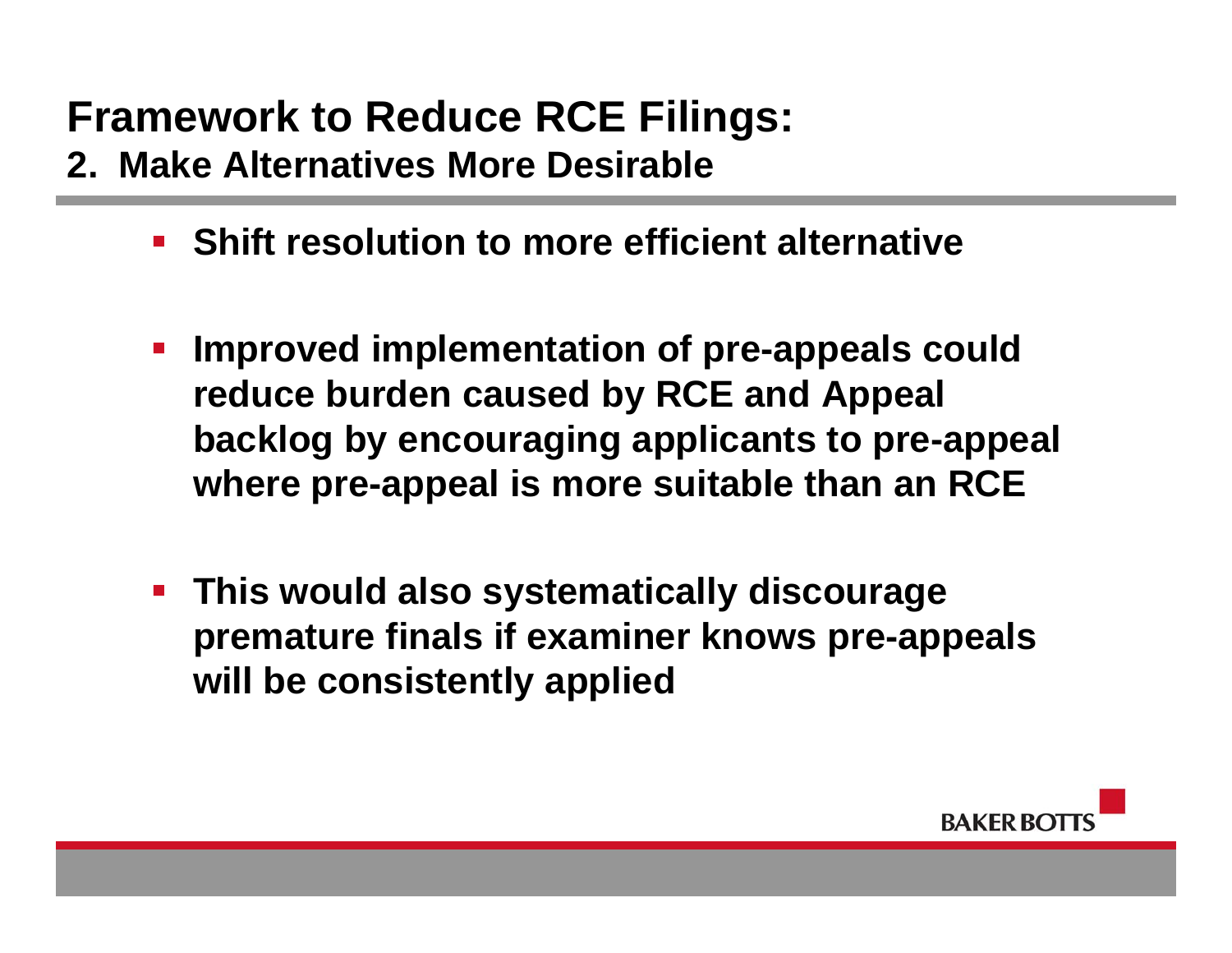#### **Conclusion**

- $\mathcal{L}_{\mathcal{A}}$  **Focus primarily on ways to avoid premature final**
	- $\mathbb{R}^3$  Making RCEs less desirable merely shifts problem, but does not solve it
- $\mathcal{L}_{\mathcal{A}}$  **Interviews are key** 
	- **Applicants should extensively use**
	- P) Incentives for examiners would also help
- $\mathcal{L}_{\mathcal{A}}$  **Also, renewed pre-appeal process would result in more efficient resolution of disagreements**